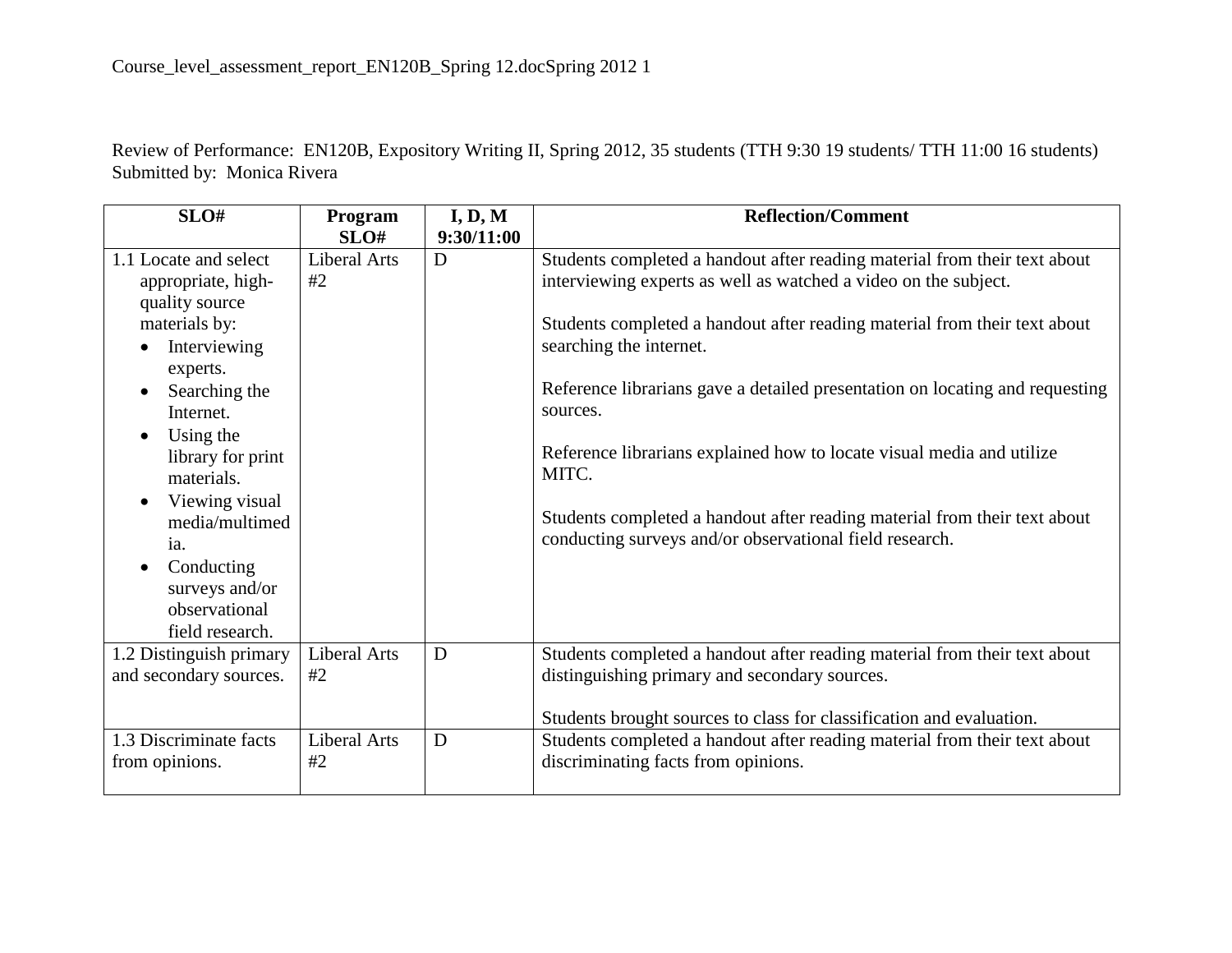| 2.1 Conduct              | <b>Liberal Arts</b> | M    | Students brainstormed subtopics individually and in groups.                 |  |
|--------------------------|---------------------|------|-----------------------------------------------------------------------------|--|
| preliminary research to  | #2                  |      | Students went on library exploration trips to do preliminary research.      |  |
| narrow a broad subject   |                     |      |                                                                             |  |
| to a specific assignment |                     |      | Students compiled annotated bibliographies, which they later edited to suit |  |
| topic.                   |                     |      | their specific topics.                                                      |  |
| 2.2 Demonstrate note-    | <b>Liberal Arts</b> | I,D  | Students completed a handout after reading material from their text about   |  |
| taking strategies to     | #2                  |      | note-taking strategies.                                                     |  |
| compile information      |                     |      |                                                                             |  |
| from a variety of        |                     |      | Students practiced note-taking techniques in class.                         |  |
| sources.                 |                     |      |                                                                             |  |
|                          |                     |      | Students submitted their notes for evaluation.                              |  |
|                          |                     |      |                                                                             |  |
| 2.3 Prepare outlines     | <b>Liberal Arts</b> | M    | Students submitted outlines for evaluation by instructor.                   |  |
| and/or utilize similar   | #2                  |      |                                                                             |  |
| planning tools           |                     |      |                                                                             |  |
| 2.4 Develop research     | <b>Liberal Arts</b> | M    | Students completed a handout after reading material from their text about   |  |
| thesis and/or            | #2                  |      | developing a research thesis.                                               |  |
| hypothesis.              |                     |      |                                                                             |  |
|                          |                     |      | Students submitted theses for evaluation by instructor.                     |  |
|                          |                     |      |                                                                             |  |
| 2.5 Define plagiarism    | <b>Liberal Arts</b> | M    | Students completed a handout after reading material from their text about   |  |
| and take the steps       | #2                  |      | plagiarism.                                                                 |  |
| necessary to avoid it.   |                     |      |                                                                             |  |
|                          |                     |      | Drafts were carefully scrutinized for plagiarism, and final drafts were not |  |
|                          |                     |      | accepted until works were properly cited.                                   |  |
|                          |                     |      |                                                                             |  |
| 3.1 Summarize source     | <b>Liberal Arts</b> | I, D | Students completed a handout after reading material from their text about   |  |
| texts.                   | #2                  |      | summarizing.                                                                |  |
|                          |                     |      |                                                                             |  |
|                          |                     |      | Students submitted summaries of magazine articles after note taking.        |  |
|                          |                     |      |                                                                             |  |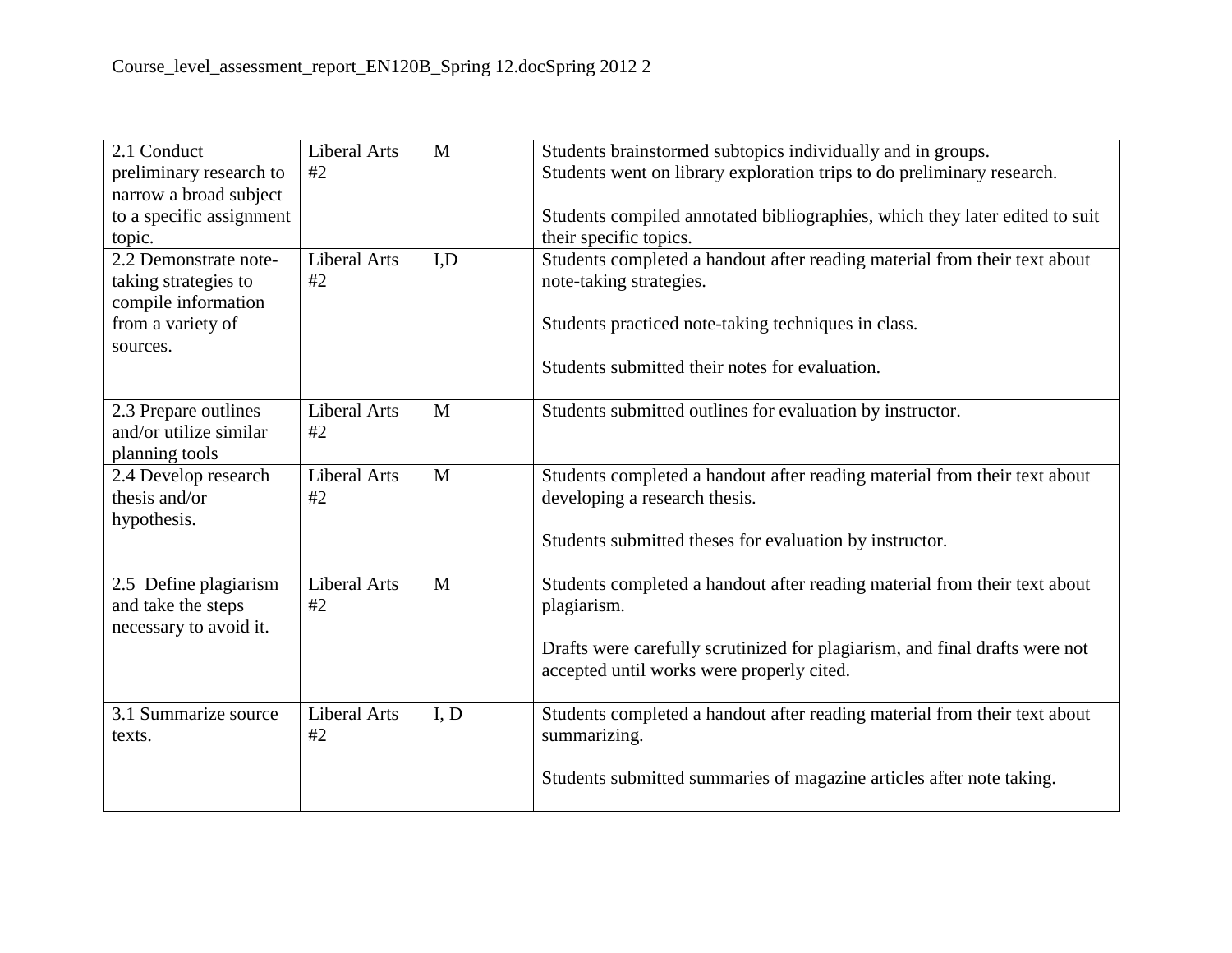| 3.2 Paraphrase source<br>texts.                                                                                                                                                                                                                                | <b>Liberal Arts</b><br>#2 | I, D  | Students completed a handout after reading material from their text about<br>summarizing.                                                                          |
|----------------------------------------------------------------------------------------------------------------------------------------------------------------------------------------------------------------------------------------------------------------|---------------------------|-------|--------------------------------------------------------------------------------------------------------------------------------------------------------------------|
| 3.3 Synthesize ideas<br>gleaned from a variety<br>of sources, along with<br>their own opinions, into<br>cogent prose.                                                                                                                                          | <b>Liberal Arts</b><br>#2 | I.D   | Students completed a handout after reading material from their text about<br>synthesizing.<br>Instructor provided feedback on synthesizing after reviewing drafts. |
| 3.4 Engage in<br>concession and<br>refutation of specific<br>ideas to develop a<br>thoughtful response to<br>controversial material.                                                                                                                           | <b>Liberal Arts</b><br>#2 | I.D.M | Students wrote an argumentative research paper.                                                                                                                    |
| 3.5 Format formal<br>papers utilizing the<br>MLA style.                                                                                                                                                                                                        | <b>Liberal Arts</b><br>#2 | D     | Students submitted papers in MLA format.<br>Papers, which did not follow the format, were returned for revision.                                                   |
| 3.6 Utilize the MLA<br>documentation style to<br>formally acknowledge<br>sources. This will<br>consist of brief<br>parenthetical citations<br>within the text that are<br>keyed to an<br>alphabetical list of<br>works that appear at the<br>end of the paper. | <b>Liberal Arts</b><br>#2 | D     | Students submitted papers utilizing MLA documentation style.<br>Papers, which did not follow the format, were returned for revision.                               |
| 3.7 Write samples of a<br>wide variety of<br>rhetorical patterns.                                                                                                                                                                                              | <b>Liberal Arts</b><br>#2 | D,M   | Students submitted papers using the following rhetorical patterns:<br>classification, compare/contrast, and argumentative.                                         |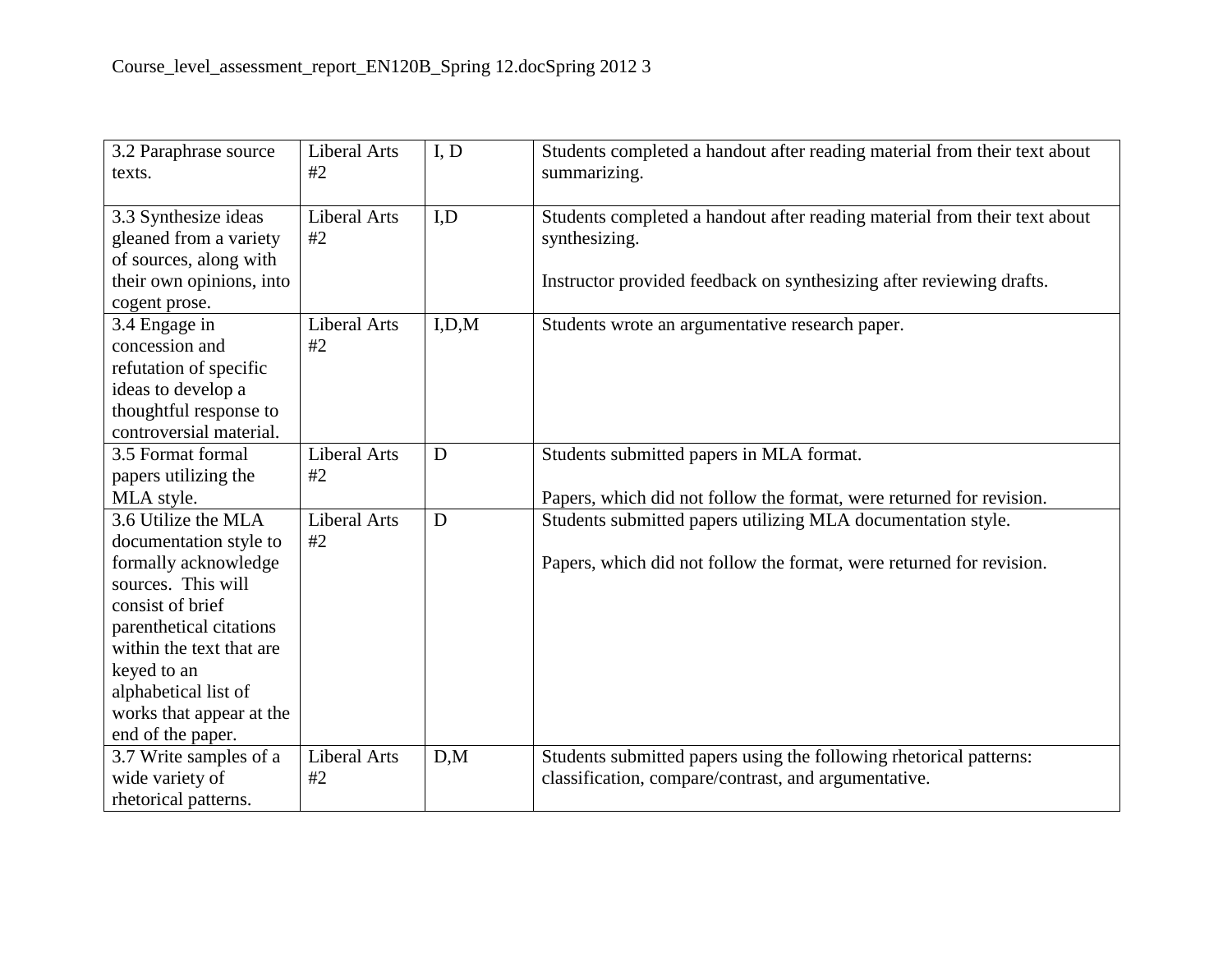| 3.8 Produce three<br>papers, one in each of<br>the areas of humanities,<br>natural sciences, and<br>social sciences.       | Liberal Arts<br>#2 | D | Students produced papers in the areas of natural science, social sciences,<br>and humanities.<br><b>Student Results</b><br><i>Humanities:</i> "A" 11%, "B" 22%, "C" 5%, "D" 22%, "F" 20%<br>Social Sciences: "A" 20%, "B" 25%, "C" 28%, "D" 8%, "F" 0%<br><i>Natural Sciences:</i> "A" 22%, "B" 37%, "C" 17%, "D" 8%, "F" 0 |
|----------------------------------------------------------------------------------------------------------------------------|--------------------|---|-----------------------------------------------------------------------------------------------------------------------------------------------------------------------------------------------------------------------------------------------------------------------------------------------------------------------------|
| 3.9 Produce three<br>substantive research<br>papers that demonstrate<br>the skills identified in<br>outcomes $3.1 - 3.7$ . | Liberal Arts<br>#2 | D | Students produced three substantive research papers.                                                                                                                                                                                                                                                                        |
| 3.10 Revise as<br>necessary to produce<br>written work<br>predominately free<br>from grammatical and<br>mechanical errors. | Liberal Arts<br>#2 | D | Students presented papers for peer review and instructor evaluation.<br>Although students were encouraged to visit the writing center, very few did.                                                                                                                                                                        |

## **Additional observations:** None **Special comments:**

| Grade    | 9:30 Class/ | 11:30 Class/ |
|----------|-------------|--------------|
|          | 19 Students | 21 Students  |
|          |             |              |
| B        |             |              |
| C        |             |              |
| I)       |             |              |
| F        |             |              |
| Withdraw |             |              |